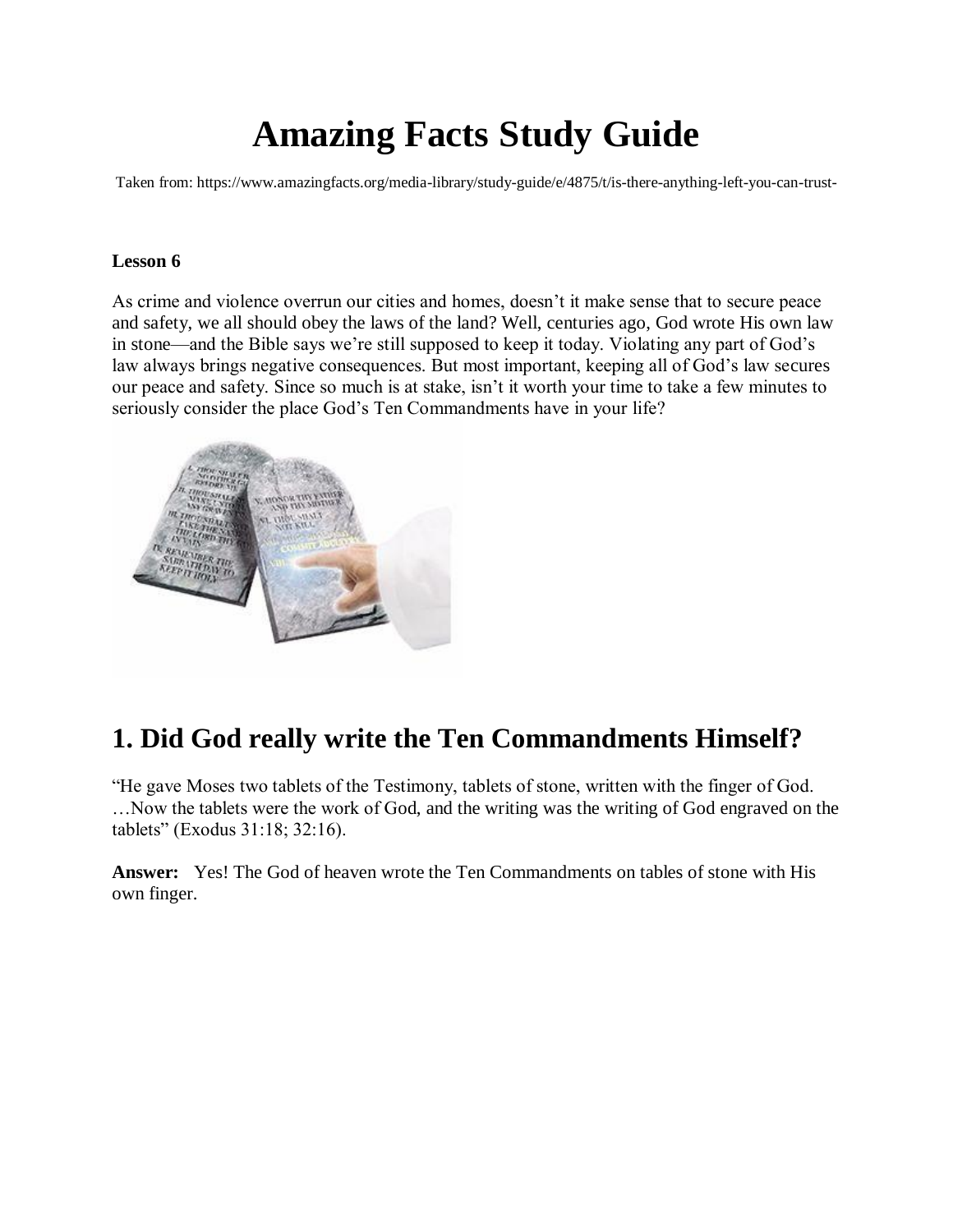

# **2. What is God's definition of sin?**

"Sin is lawlessness" (1 John 3:4).

**Answer:** Sin is the breaking of God's Ten Commandment law. The law of God is perfect (Psalm 19:7), and its principles cover every conceivable sin. The commandments cover "man's all [the whole duty of man]" (Ecclesiastes 12:13). Nothing is left out.

# **3. Why did God give us the Ten Commandments?**

"Happy is he who keeps the law" (Proverbs 29:18).

"Keep my commands; for length of days and long life and peace they will add to you" (Proverbs 3:1, 2).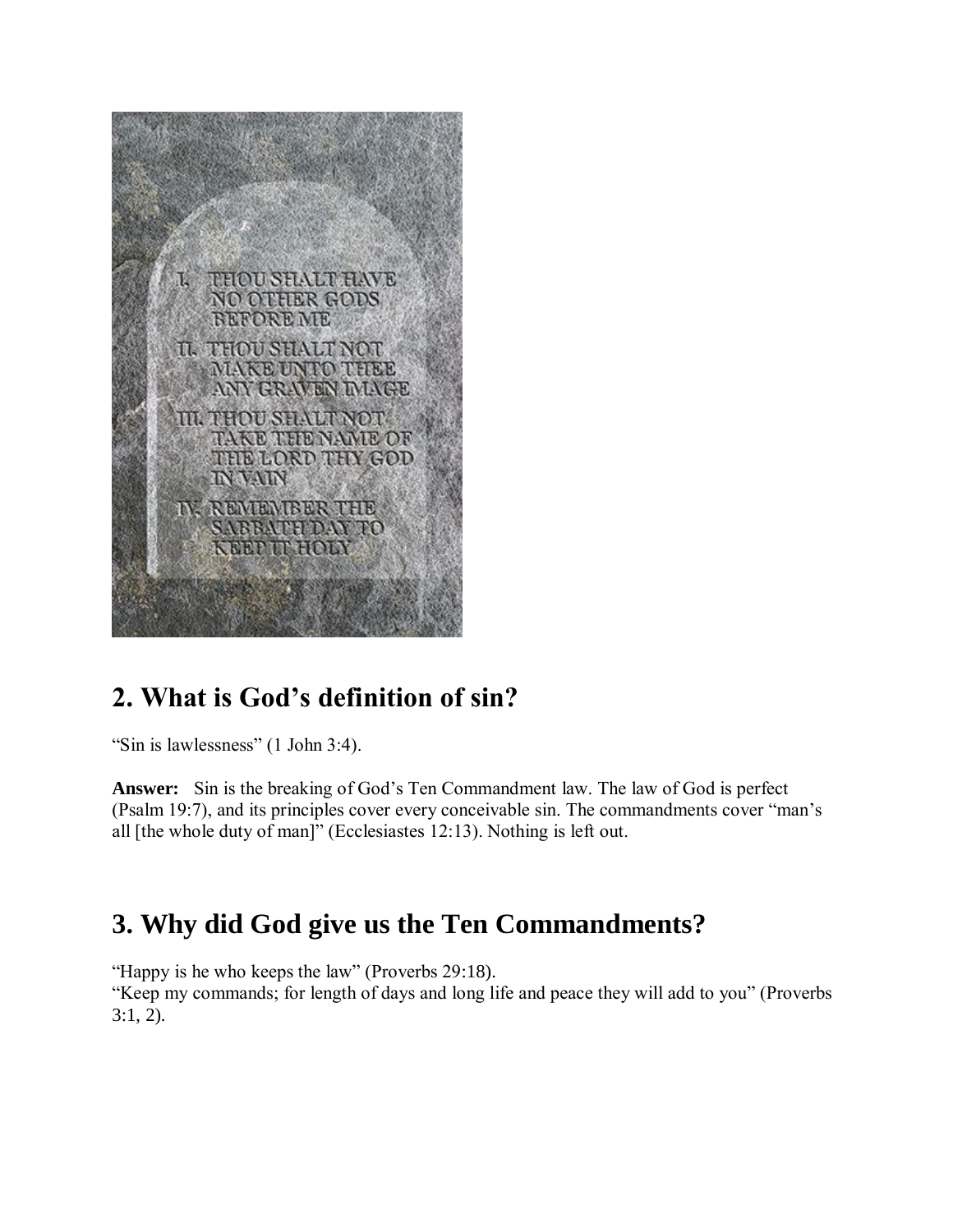

#### **Answer:** *A:* **As a guide for happy, abundant living.**

God created us to experience happiness, peace, long life, contentment, accomplishment, and all the other great blessings for which our hearts long. God's law is a road map that points out the right paths to follow in order to find this true, supreme happiness. "By the law is the knowledge of sin" (Romans 3:20). "I would not have known sin except through the law. For I would not have known covetousness unless the law had said, 'You shall not covet' " (Romans 7:7).

*"By the law is the knowledge of sin." Romans 3:20. "I had not known sin, but by the law: for I had not known lust, except the law had said, Thou shalt not covet." Romans 7:7.*

### **Answer** *B:*

To show us the difference between right and wrong. God's law is like a mirror (James 1:23–25). It points out wrongdoing in our lives much like a mirror points out dirt on our faces. The only possible way for us to know we are sinning is to carefully check our lives by the mirror of God's law. Peace for a mixed-up world can be found in God's Ten Commandments. It tells us where to draw the line!

*"The Lord commanded us to observe all these statutes [commandments] … for our good always" (Deuteronomy 6:24). "Hold me up, and I shall be safe, and I shall observe Your statutes continually. You reject all those who stray from Your statutes" (Psalm 119:117, 118).*

#### **Answer** *C:*

To protect us from danger and tragedy. God's law is like a strong cage at the zoo that protects us from fierce, destructive animals. It protects us from falsehood, murder, idolatry, theft, and many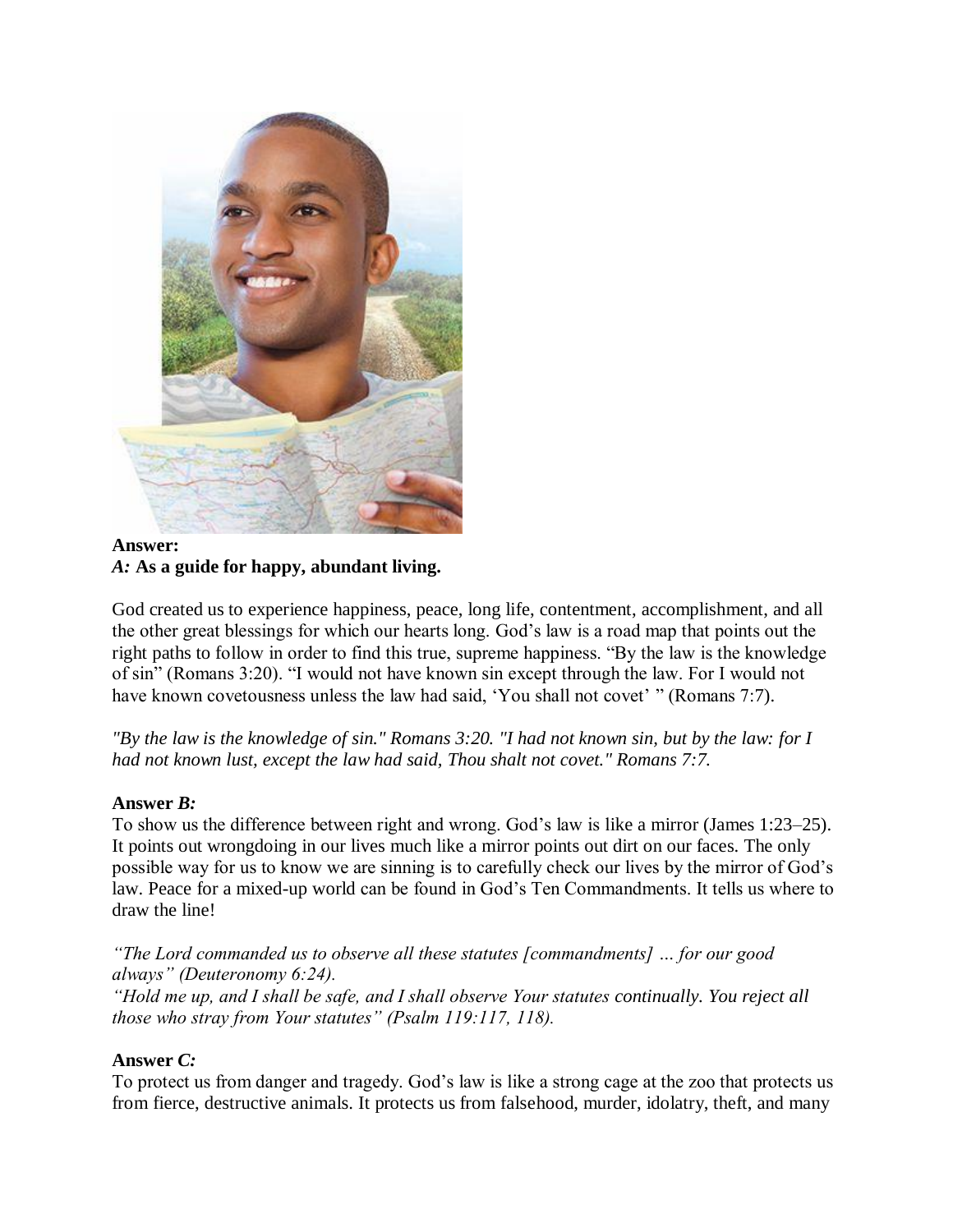other evils that destroy life, peace, and happiness. All good laws protect, and God's law is no exception.

*"By this we know that we know Him, if we keep His commandments" (1 John 2:3).*

### **Answer** *D:*

It helps us to know God.

*Special Note:* The eternal principles within God's law are written deep in every person's nature by the God who created us. The writing might be dim and smudged, but it is still there. We were created to live in harmony with them. When we ignore them, the result is always tension, unrest, and tragedy—just as ignoring the rules for safe driving can lead to serious injury or death.

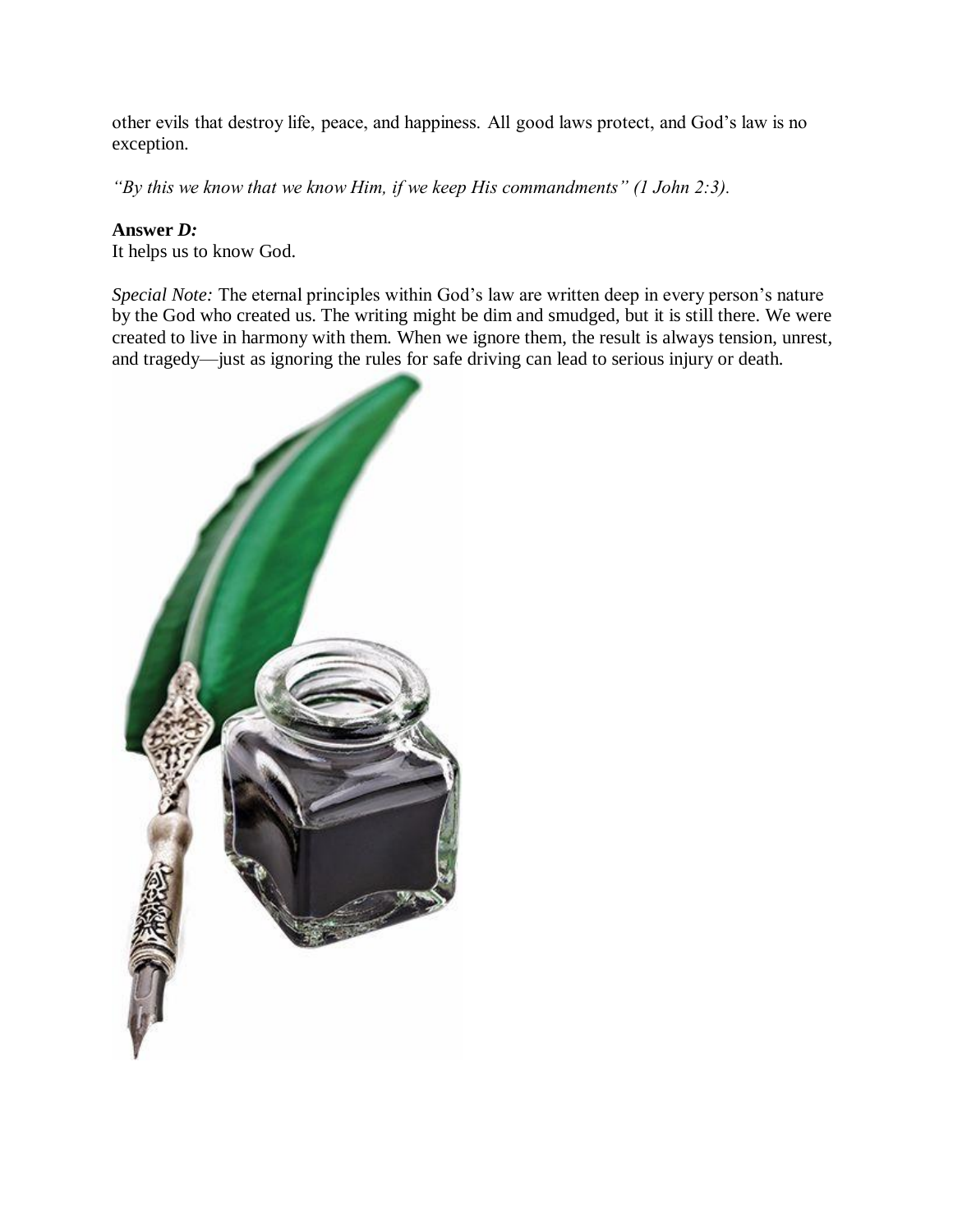# **4. Why is God's law exceedingly important to you personally?**

"Speak and so do as those who will be judged by the law of liberty" (James 2:12).

**Answer:** Because the Ten Commandment law is the standard by which God examines people in the heavenly judgment.

# **5. Can God's law (the Ten Commandments) ever be changed or abolished?**

"It is easier for heaven and earth to pass away than for one tittle of the law to fail" (Luke 16:17). "My covenant I will not break, nor alter the word that has gone out of My lips" (Psalm 89:34). "All His precepts [commandments] are sure. They stand fast forever and ever" (Psalm 111:7, 8).

**Answer:** No. The Bible is clear that the law of God cannot be changed. The commandments are revealed principles of God's holy character and are the very foundation of His kingdom. They will be true as long as God exists.

This chart shows us that God and His law have the exact same characteristics, revealing that the Ten Commandment law is actually God's character in written form—written so that we can better comprehend God. It is no more possible to change God's law than to pull God out of heaven and change Him. Jesus showed us what the law—that is, the pattern for holy living looks like when expressed in human form. God's character cannot change; therefore, neither can His law.

|           | <b>GOD IS</b>         | <b>THE LAW</b><br>IS. |
|-----------|-----------------------|-----------------------|
| Good      | Luke 18:19            | 1 Timothy<br>1:8      |
| Holy      | Isaiah 5:16           | Romans 7:12           |
| Perfect   | Matthew 5:48          | Psalms 19:7           |
| Pure      | 1 John 3:2,3          | Psalms 19:8           |
| Just      | Deuteronomy<br>32:4   | Romans 7:12           |
| True      | John 3:33             | Psalms 19:9           |
| Spiritual | 1 Corinthians<br>10:4 | Romans $7:14$         |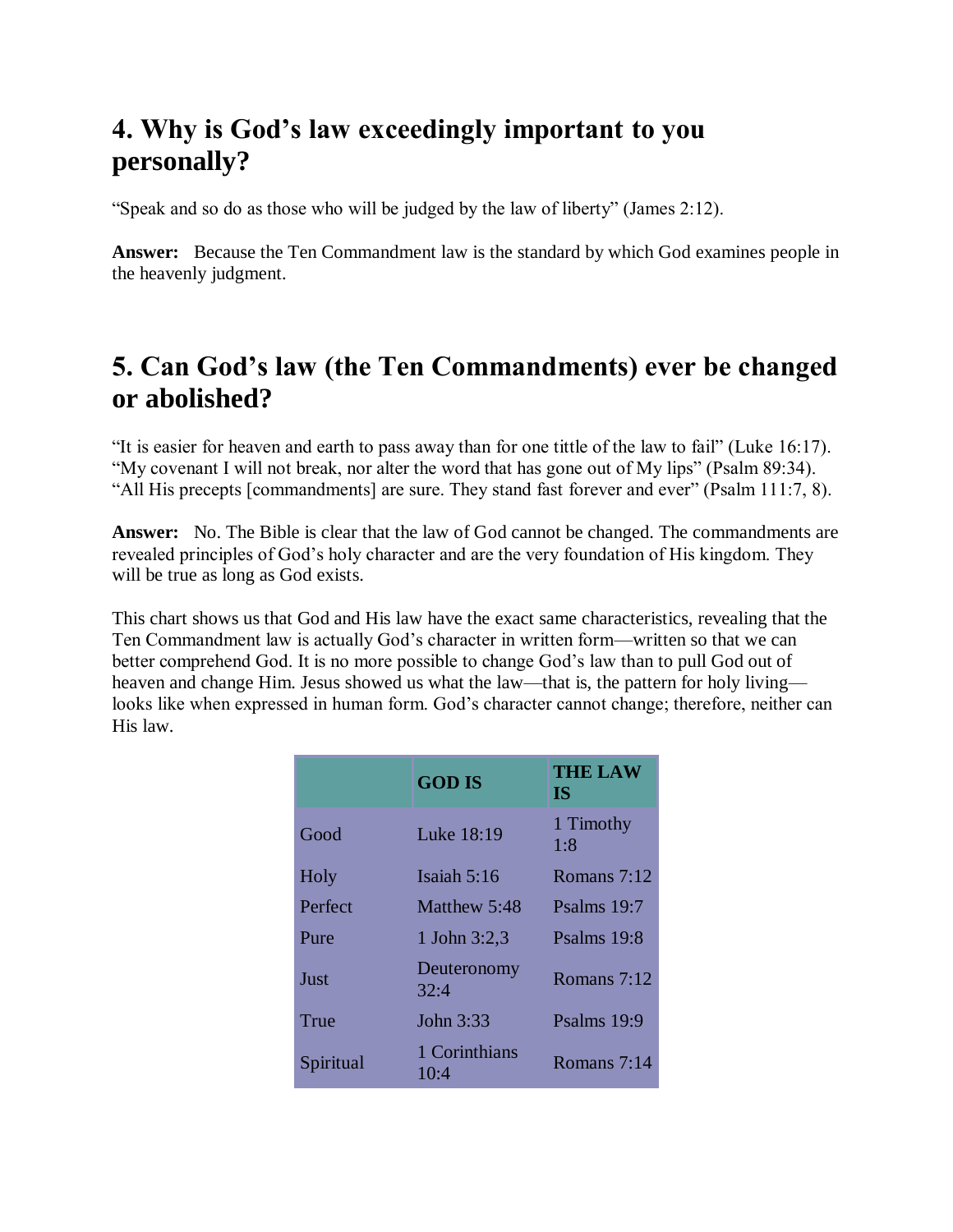| <b>Righteousness</b>    | Jeremiah 23:6        | Psalms<br>119:172      |
|-------------------------|----------------------|------------------------|
| Faithful                | 1 Corinthians<br>1:9 | Psalms<br>119:86       |
| Love                    | 1 John 4:8           | Romans<br>13:10        |
| Unchangeable James 1:17 |                      | <b>Matthew</b><br>5:18 |
| Everlasting             | Genesis 21:33        | Psalms<br>111:7,8      |

# **6. Did Jesus abolish God's law while He was here on earth?**

"Do not think that I came to destroy the Law. … I did not come to destroy but to fulfill. … Till heaven and earth pass away, one jot or one tittle will by no means pass from the law till all is fulfilled" (Matthew 5:17, 18).



**Answer:** No, indeed! Jesus specifically asserted that He did not come to destroy the law, but to fulfill (or keep) it. Instead of doing away with the law, Jesus magnified it (Isaiah 42:21) as the perfect guide for holy living. For example, Jesus pointed out that "You shall not murder" condemns anger "without a cause" (Matthew 5:21, 22) and hatred (1 John 3:15), and that lust is a form of adultery (Matthew 5:27, 28). He said, "If you love Me, keep My commandments" (John 14:15).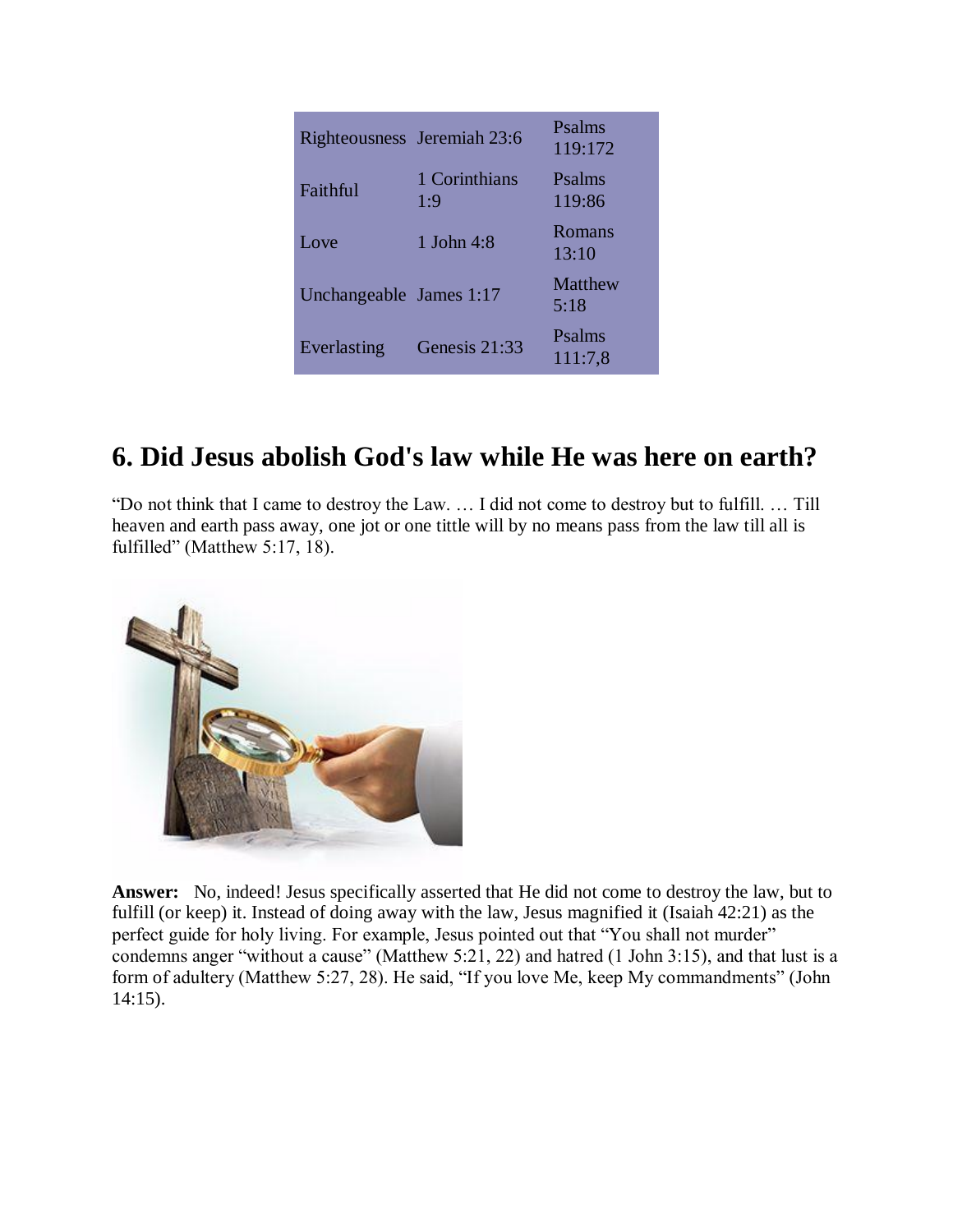

# **7. Will people who knowingly continue to break God's commandments be saved?**

"The wages of sin is death" (Romans 6:23).

"He will destroy its sinners" (Isaiah 13:9).

"Whoever shall keep the whole law, and yet stumble in one point, he is guilty of all" (James 2:10).

**Answer:** The Ten Commandment law guides us into holy living. If we ignore even one of the commandments, we neglect an essential part of the divine blueprint. If only one link of a chain is broken, its entire purpose is undone. The Bible says that when we knowingly break a command of God, we are sinning (James 4:17) because we have refused His will for us. Only those who do His will can enter the kingdom of heaven. Of course, God will forgive anyone who genuinely repents and accepts Christ's power to change him or her.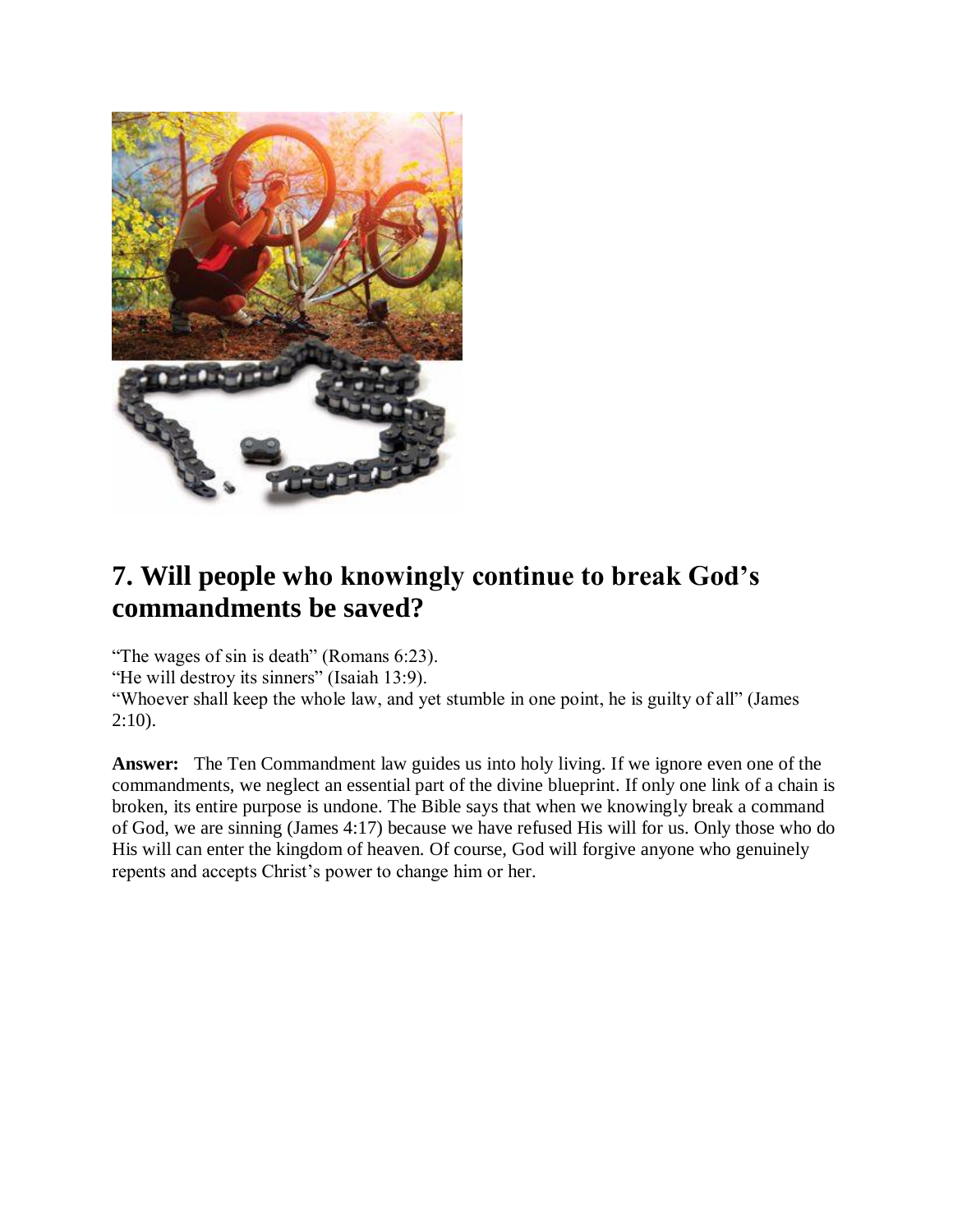

# **8. Can anyone be saved by keeping the law?**

"By the deeds of the law no flesh will be justified in His sight" (Romans 3:20). "By grace you have been saved through faith, and that not of yourselves; it is the gift of God, not of works, lest anyone should boast" (Ephesians 2:8, 9).

**Answer:** No! The answer is too plain to miss. No one can be saved by keeping the law. Salvation comes only through grace, as a free gift of Jesus Christ, and we receive this gift by faith, not by our works. The law serves as a mirror that points out the sin in our lives. Just as a mirror can show you dirt on your face but cannot clean your face, so cleansing and forgiveness from that sin come only through Christ.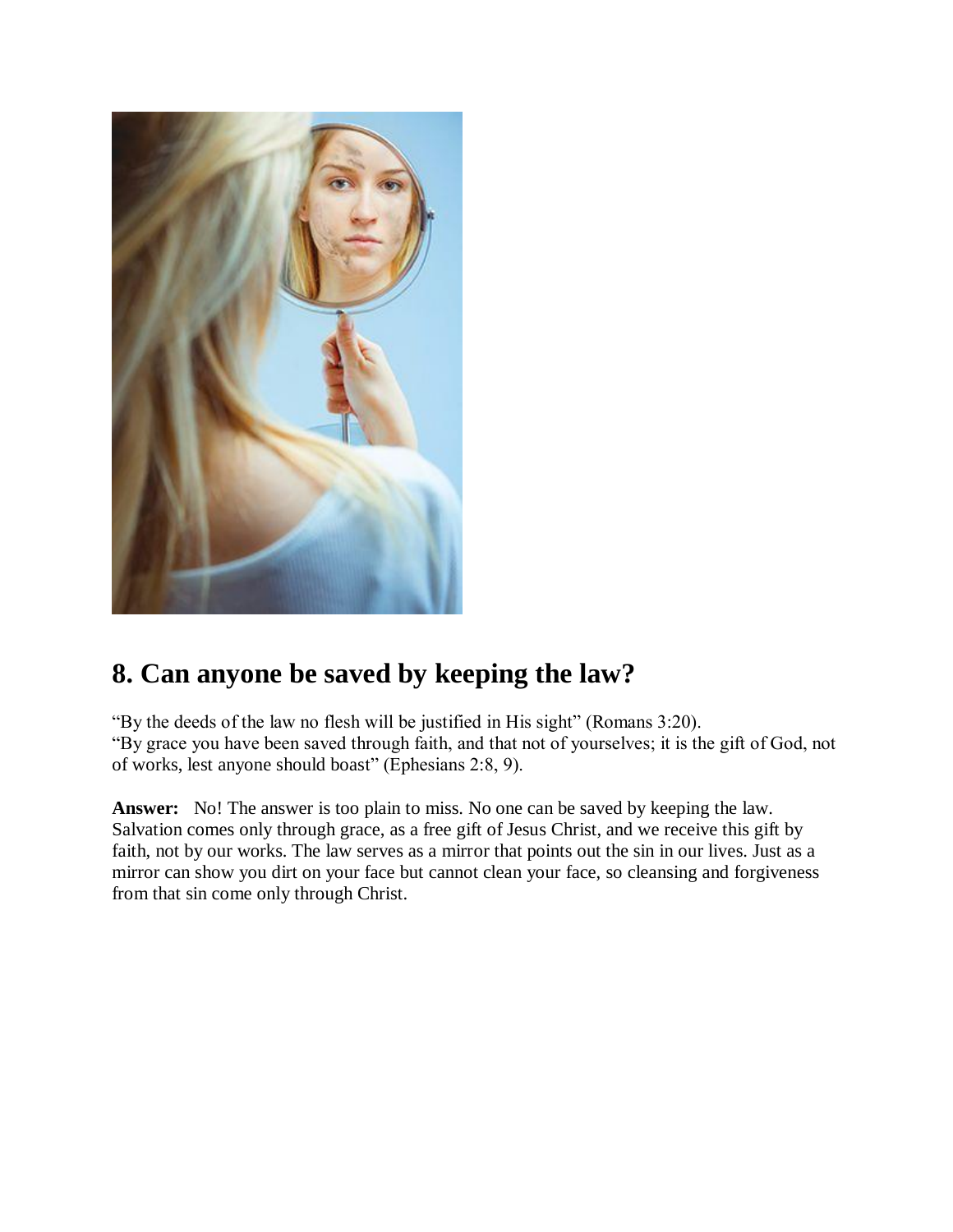

# **9. Why, then, is the law essential for improving a Christian's character?**

"Fear God and keep His commandments, for this is man's all [whole duty]" (Ecclesiastes 12:13). "By the law is the knowledge of sin" (Romans 3:20).

**Answer:** Because the full pattern, or "whole duty," for Christian living is contained in God's law. Like a six-year-old who made his own ruler, measured himself, and told his mother that he was 12 feet tall, our own standards of measure are never safe. We cannot know whether we are sinners unless we look carefully into the perfect standard—God's law. Many think that doing good works guarantees their salvation even if they ignore keeping the law (Matthew 7:21–23). Hence, they think they are righteous and saved when, in fact, they are sinful and lost. "By this we know that we know Him, if we keep His commandments" (1 John 2:3).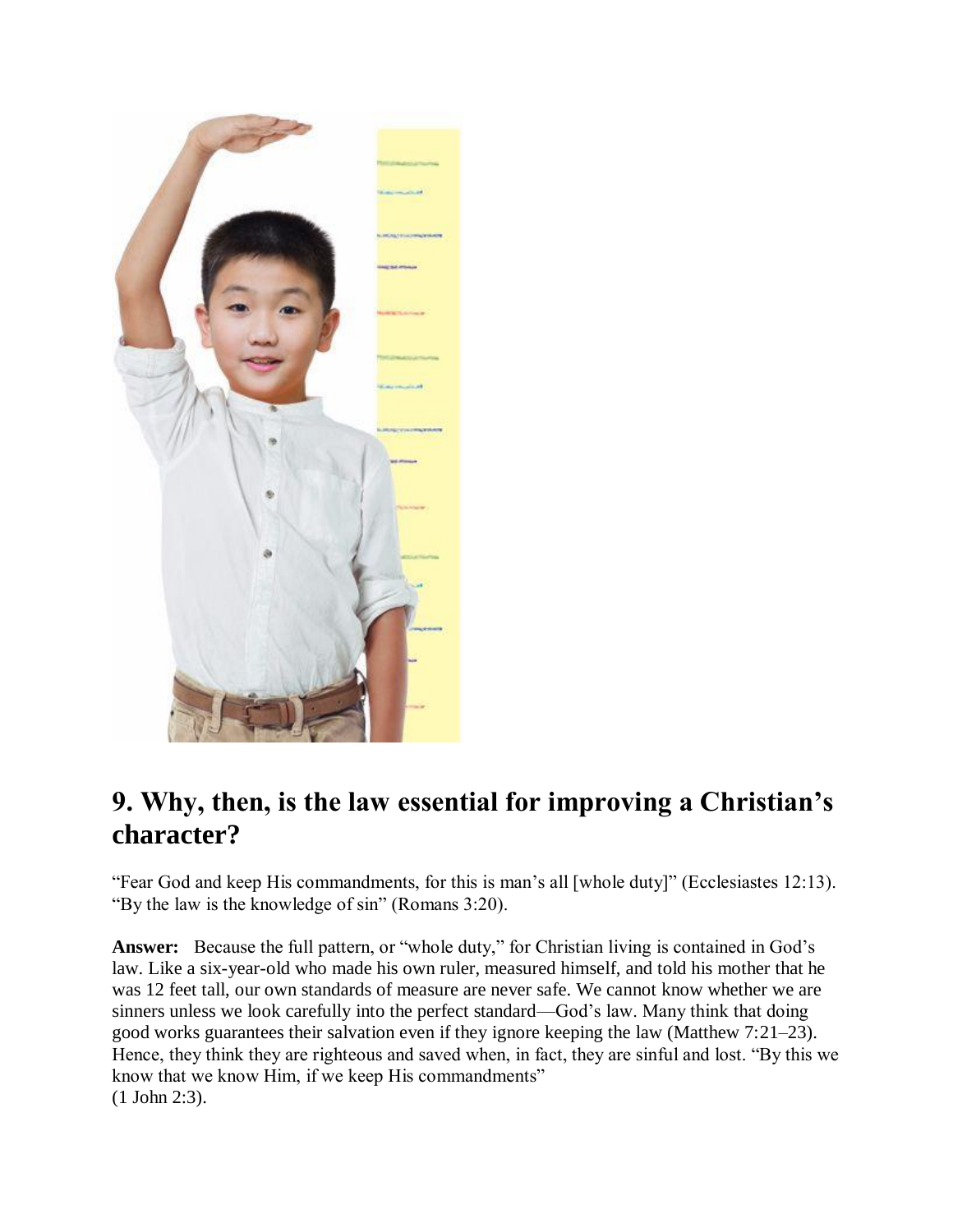

# **10. What enables a truly converted Christian to follow the pattern of God's law?**

"I will put My laws in their mind and write them on their hearts" (Hebrews 8:10).

"I can do all things through Christ" (Philippians 4:13).

"God did by sending His own Son … that the righteous requirement of the law might be fulfilled in us" (Romans  $8:3, 4$ )

**Answer:** Christ not only pardons repentant sinners, He also restores in them the image of God. He brings them into harmony with His law through the power of His indwelling presence. "Thou shalt not" becomes a positive promise that the Christian will not steal, lie, murder, etc., because Jesus lives within us and is in control. God will not change His moral law, but He made a provision through Jesus to change the sinner so we can measure up to that law.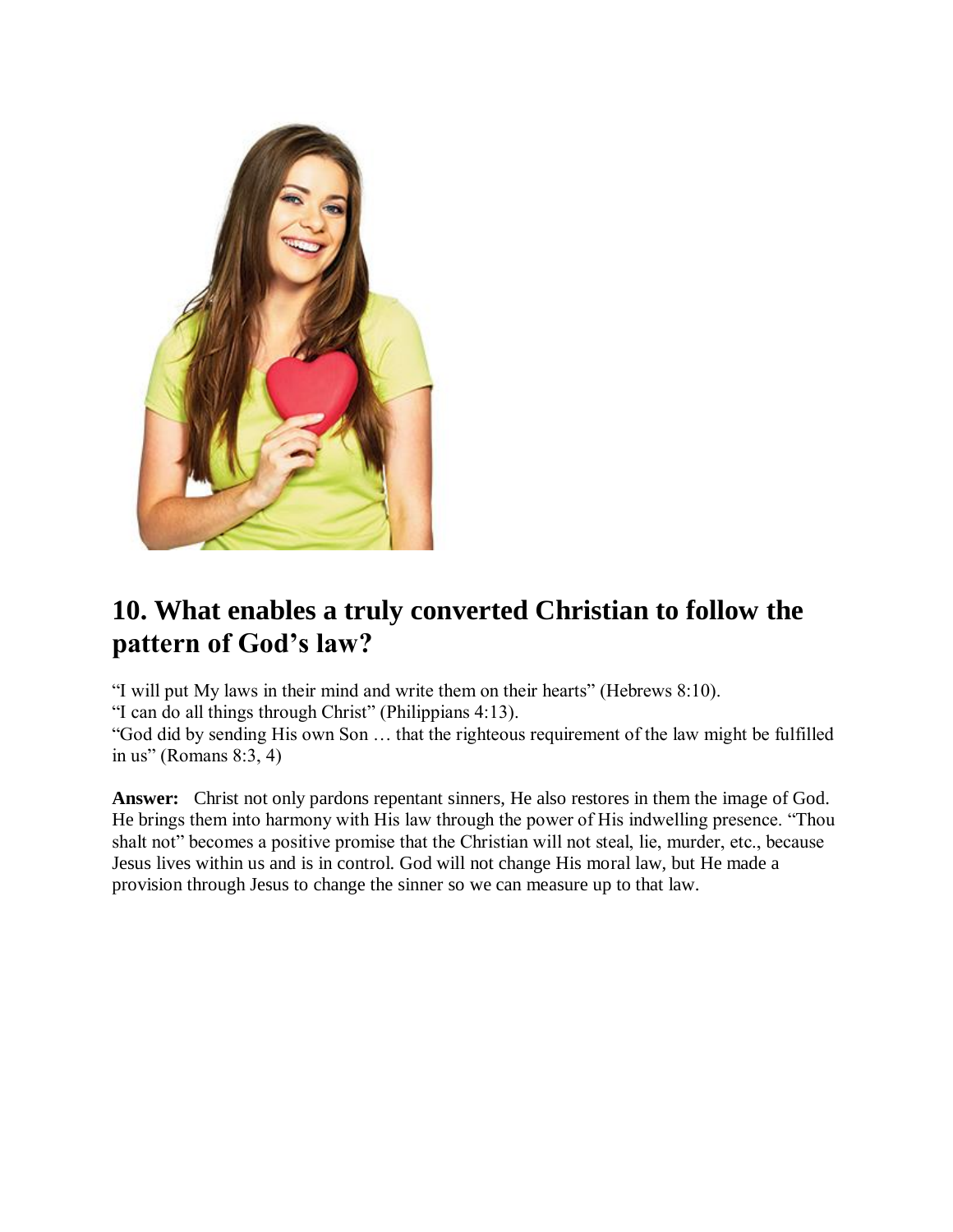

# **11. But isn't a Christian who has faith and is living under grace freed from keeping the law?**

"Sin shall not have dominion over you: for you are not under law but under grace. What then? Shall we sin [break the law] because we are not under law but under grace? Certainly not!" (Romans 6:14, 15).

"Do we then make void the law through faith? Certainly not! On the contrary, we establish the law" (Romans 3:31).

Answer: No! The Scriptures teach the very opposite. Grace is like a governor's pardon to a prisoner. It forgives him, but it does not give him the freedom to break another law. The forgiven person, living under grace, will actually want to keep God's law in his or her gratitude for salvation. A person who refuses to keep God's law, saying that he is living under grace, is sorely mistaken.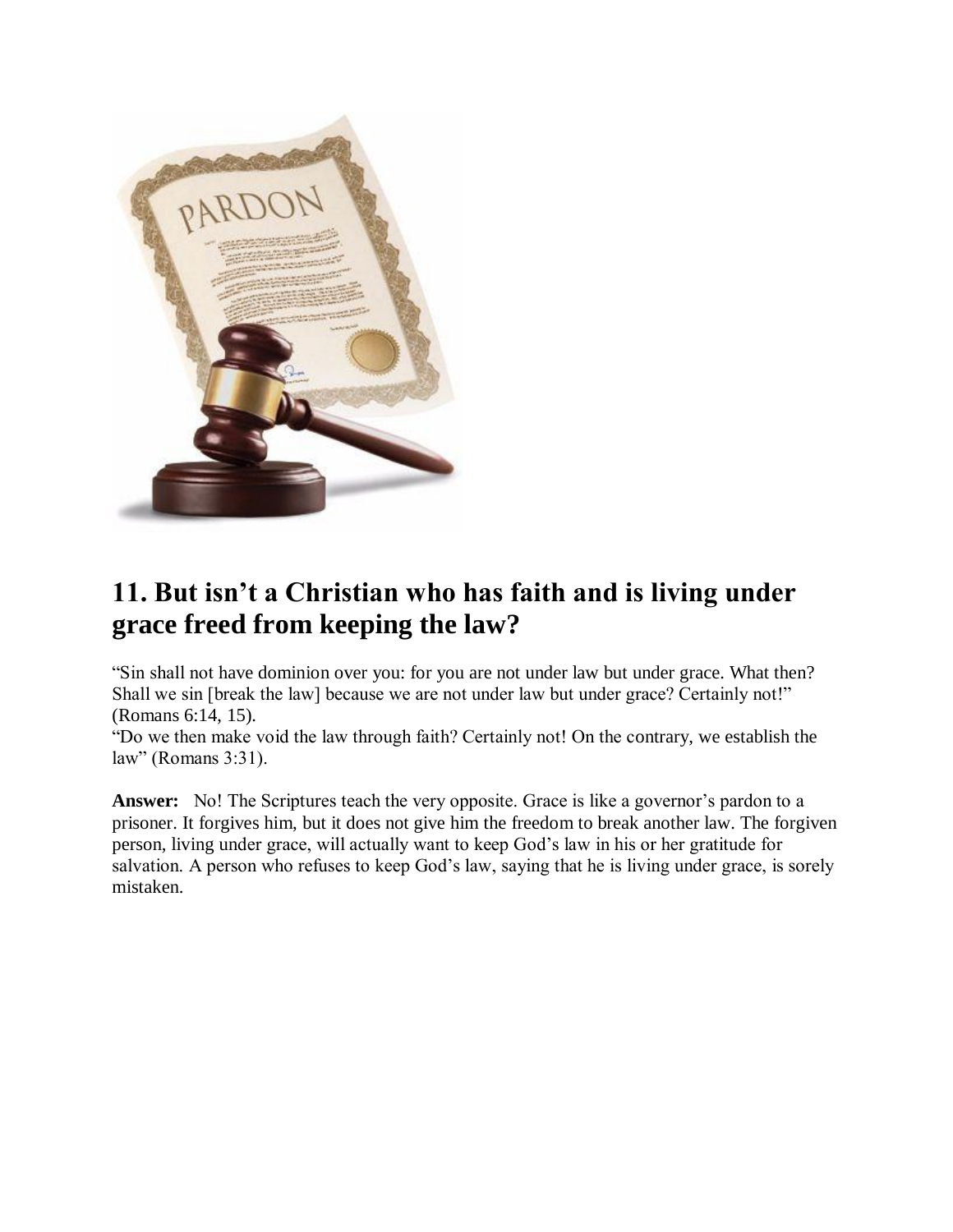

# **12. Are the Ten Commandments of God also affirmed in the New Testament?**

**Answer:** Yes—and very clearly so. Look over the following very carefully.

The Law of God in the New Testament.

1. "You shall worship the Lord your God, and Him only you shall serve" (Matthew 4:10).

2. "Little children, keep yourselves from idols" (1 John 5:21). "Since we are the offspring of God, we ought not to think that the Divine Nature is like gold or silver or stone, something shaped by art and man's devising" (Acts 17:29).

3. "That the name of God and His doctrine may not be blasphemed" (1 Timothy 6:1).

4. "He has spoken in a certain place of the seventh day in this way: 'And God rested on the seventh day from all His works.' There remains therefore a rest ["keeping of a sabbath," margin] for the people of God. For he who has entered His rest has himself also ceased from his works as God did from His" (Hebrews 4:4, 9, 10).

- 5. "Honor your father and your mother" (Matthew 19:19).
- 6. "You shall not murder" (Romans 13:9).
- 7. "You shall not commit adultery" (Matthew 19:18).
- 8. "You shall not steal" (Romans 13:9).
- 9. "You shall not bear false witness" (Romans 13:9).
- 10. "You shall not covet" (Romans 7:7).

The Law of God in the Old Testament.

1. "You shall have no other gods before Me" (Exodus 20:3).

2. "You shall not make for yourself a carved image—any likeness of anything that is in heaven above, or that is in the earth beneath, or that is in the water under the earth; you shall not bow down to them nor serve them. For I, the Lord your God, am a jealous God, visiting the iniquity of the fathers upon the children to the third and fourth generations of those who hate Me, but showing mercy to thousands, to those who love Me and keep My commandments" (Exodus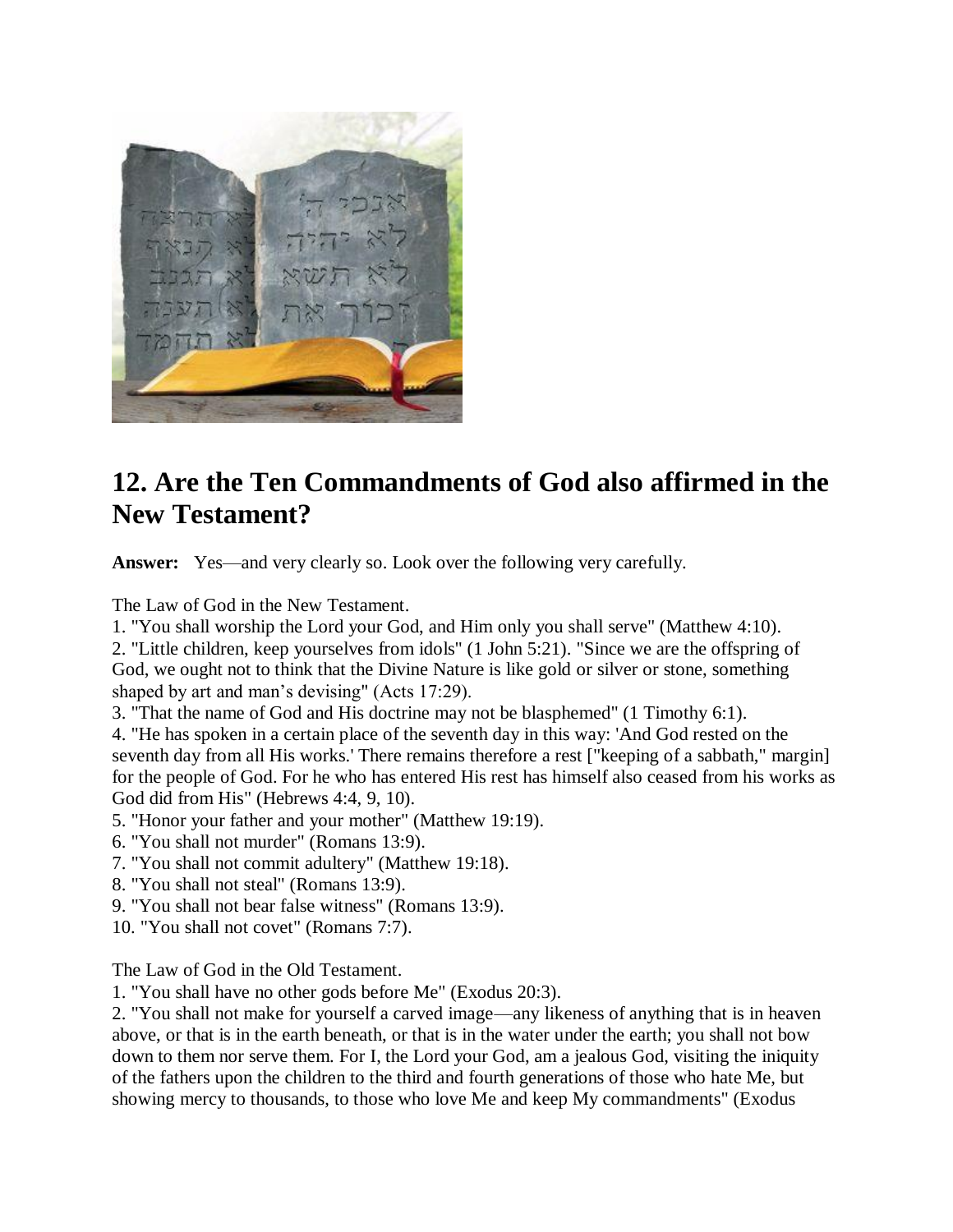$20:4-6$ ).

3. "You shall not take the name of the Lord your God in vain, for the Lord will not hold him guiltless who takes His name in vain" (Exodus 20:7).

4. "Remember the Sabbath day, to keep it holy. Six days you shall labor and do all your work, but the seventh day is the Sabbath of the Lord your God. In it you shall do no work: you, nor your son, nor your daughter, nor your male servant, nor your female servant, nor your cattle, nor your stranger who is within your gates. For in six days the Lord made the heavens and the earth, the sea, and all that is in them, and rested the seventh day. Therefore the Lord blessed the Sabbath day and hallowed it" (Exodus 20:8–11).

5. "Honor your father and your mother, that your days may be long upon the land which the Lord your God is giving you" (Exodus 20:12).

- 6. "You shall not murder" (Exodus 20:13).
- 7. "You shall not commit adultery" (Exodus 20:14).
- 8. "You shall not steal" (Exodus 20:15).

9. "You shall not bear false witness against your neighbor" (Exodus 20:16).

10. "You shall not covet your neighbor's house; you shall not covet your neighbor's wife, nor his male servant, nor his female servant, nor his ox, nor his donkey, nor anything that is your neighbor's" (Exodus 20:17).



# **13. Are God's law and Moses' law the same?**

**Answer:** No—they are not the same. Study the following contrasts:

Moses' law contained the temporary, ceremonial law of the Old Testament. It regulated the priesthood, sacrifices, rituals, meat and drink offerings, etc., all of which foreshadowed the cross. This law was added "till the Seed should come," and that seed was Christ (Galatians 3:16, 19). The ritual and ceremony of Moses' law pointed forward to Christ's sacrifice. When He died, this law came to an end, but the Ten Commandments (God's law) "stand fast forever and ever"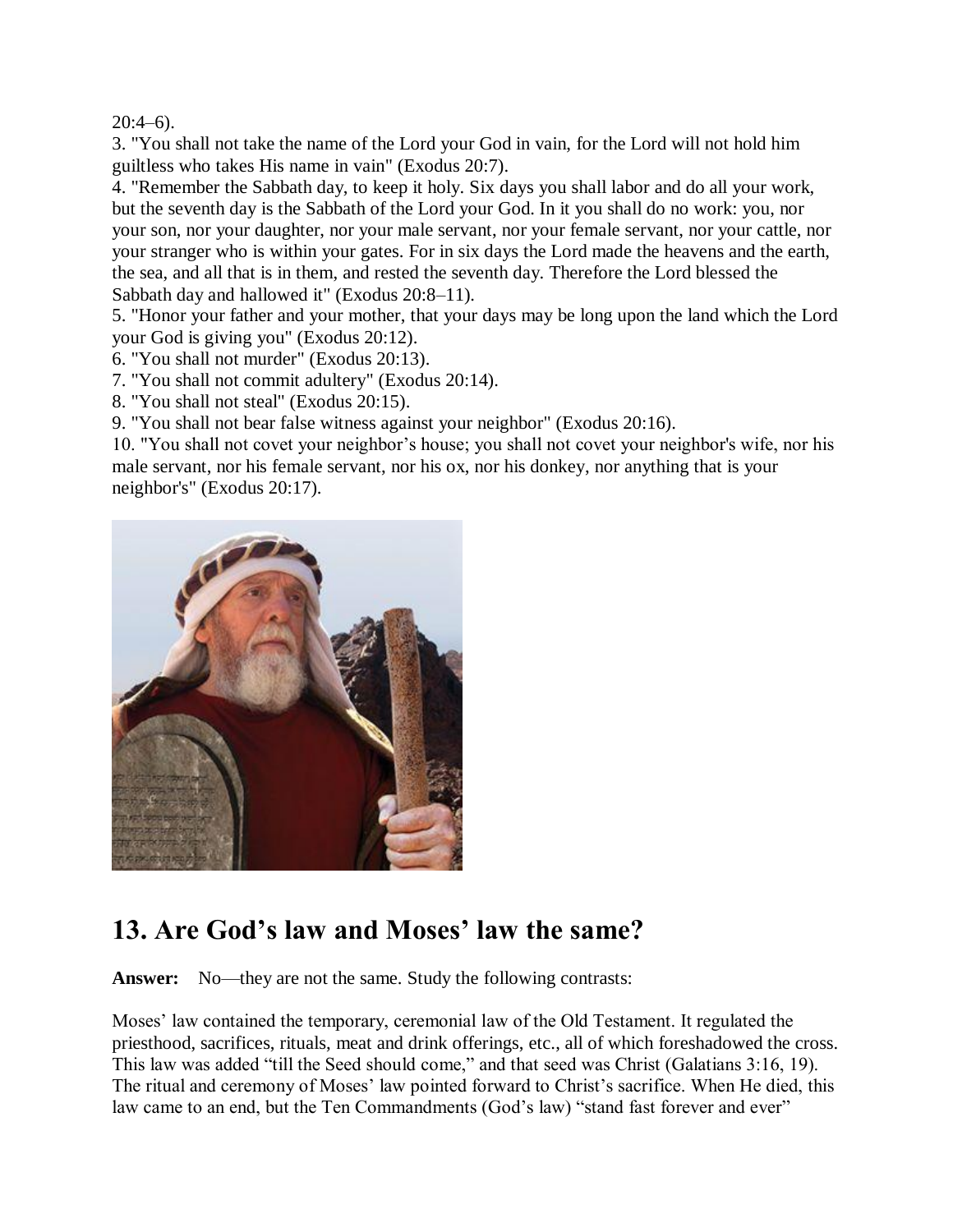(Psalm 111:8). That there are two laws is made clear in Daniel 9:10, 11.

*Note: God's law has existed at least as long as sin has existed. The Bible says, "Where there is no law there is no transgression [sin]" (Romans 4:15). So God's Ten Commandment law existed from the beginning. Men broke that law (sinned—1 John 3:4). Because of sin (or breaking God's law), Moses' law was given (or "added"—Galatians 3:16, 19) till Christ should come and die. Two separate laws are involved: God's law and Moses' law.*

| <b>MOSES' LAW</b>                                          | <b>GOD'S LAW</b>                                 |
|------------------------------------------------------------|--------------------------------------------------|
| Called "the law of Moses" (Luke<br>$2:22$ ).               | Called "the law of the Lord"<br>(Isaiah 5:24).   |
| Called "law  contained in<br>ordinances" (Ephesians 2:15). | Called "the royal law" (James<br>$2:8$ ).        |
| Written by Moses in a book (2)<br>Chronicles 35:12).       | Written by God on stone<br>(Exodus 31:18 32:16). |
| Placed in the side of the ark<br>(Deuteronomy 31:26).      | Placed inside the ark (Exodus)<br>$40:20$ ).     |
| Ended at the cross (Ephesians 2:15).                       | Will stand forever (Luke)<br>$16:17$ ).          |
| Added because of sin (Galatians<br>$3:19$ ).               | Points out sin (Romans 7:7)<br>$3:20$ ).         |
| Contrary to us, against us (Colossians<br>$2:14$ ).        | Not burdensome (1 John 5:3).                     |
| Judges no one (Colossians 2:14-16).                        | Judges all people (James 2:10-<br>12).           |
| Fleshly (Hebrews 7:16).                                    | Spiritual (Romans 7:14).                         |
| Made nothing perfect (Hebrews 7:19).                       | Perfect (Psalms 19:7).                           |

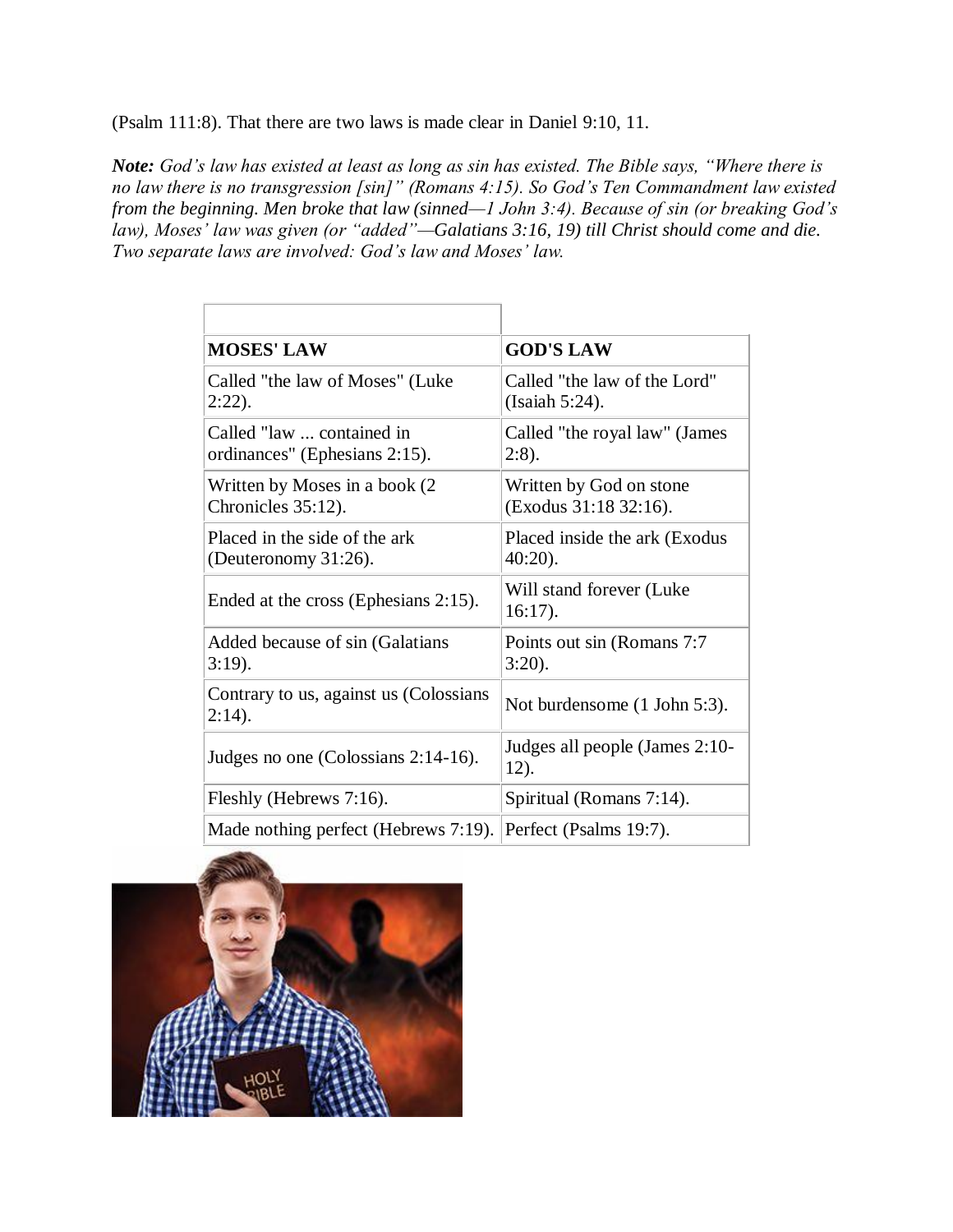# **14. How does the devil feel about people who pattern their lives after God's Ten Commandments?**

"The dragon [the devil] was enraged with the woman [true church], and he went to make war with the rest of her offspring, who keep the commandments of God" (Revelation 12:17).

"Here is the patience of the saints; here are those who keep the commandments of God" (Revelation 14:12).

**Answer:** The devil hates those who uphold God's law because the law is a pattern of right living, so it is not surprising that he bitterly opposes all who uphold God's law. In his war against God's holy standard, he goes so far as to use religious leaders to deny the Ten Commandments while at the same time upholding the traditions of men. No wonder Jesus said, "Why do you also transgress the commandment of God because of your tradition? … In vain they worship Me, teaching as doctrines the commandments of men" (Matthew 15:3, 9). And David said, "It is time for You to act, O Lord, for they have regarded Your law as void" (Psalm 119:126). Christians must wake up and restore God's law to its rightful place in their hearts and lives.



# **15. Do you believe it is essential for a Christian to obey the Ten Commandments?**

**Answer:**

# **Thought Questions**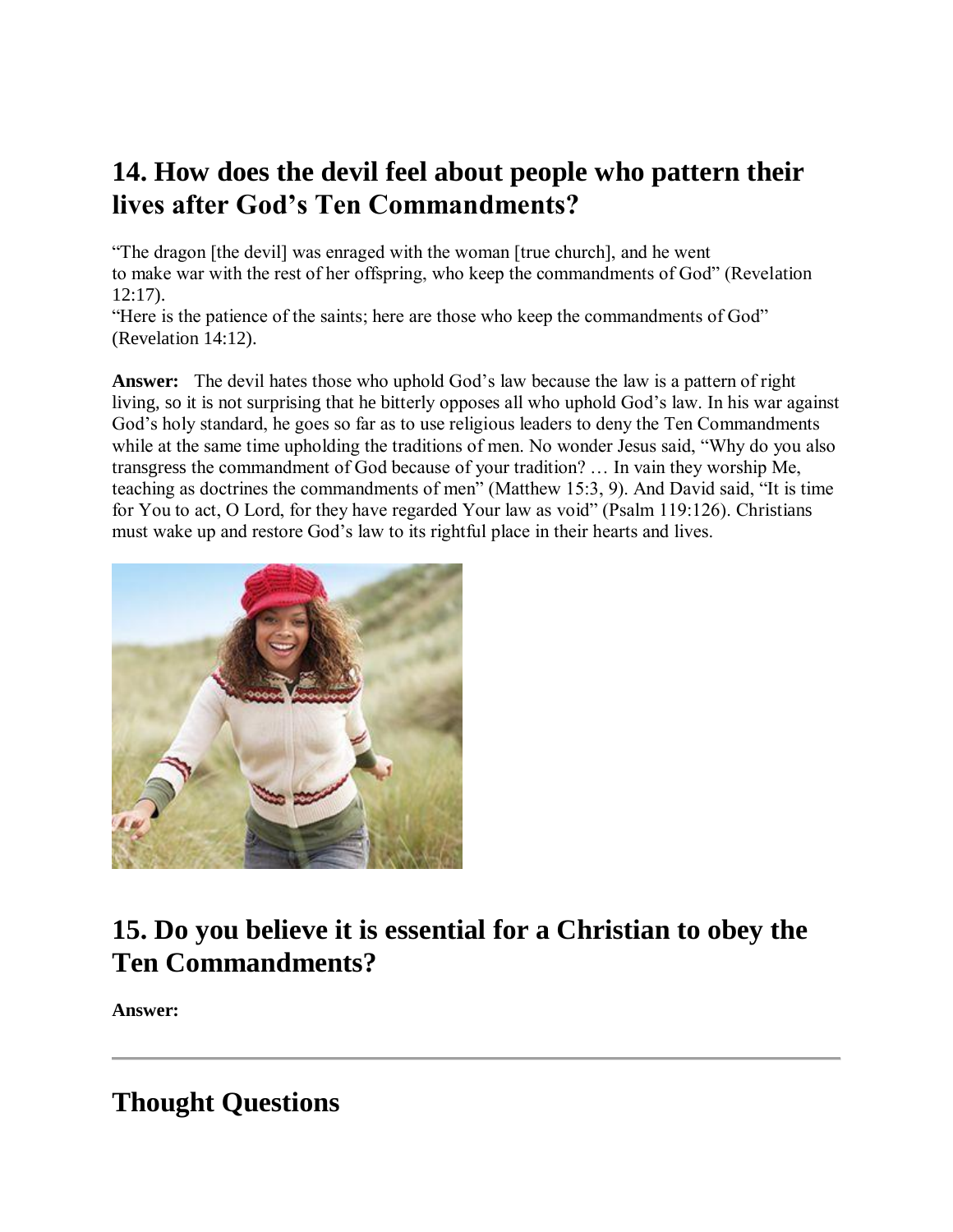### **1. Doesn't the Bible say the law was (or is) faulty?**

No. The Bible says the people were faulty. God found "fault with them" (Hebrews 8:8). And in Romans 8:3 the Bible says that the law "was weak through the flesh." It is always the same story. The law is perfect, but the people are faulty, or weak. So God would have His Son live within His people "that the righteous requirement of the law might be fulfilled in us" (Romans 8:4) through the indwelling Christ.

### **2. What does it mean when Galatians 3:13 says we are redeemed from the curse of the law?**

The curse of the law is death (Romans 6:23). Christ tasted "death for everyone" (Hebrews 2:9). Thus He redeemed all from the curse of the law (death) and in its place provided eternal life.

### **3. Don't Colossians 2:14–17 and Ephesians 2:15 teach that God's law ended at the cross?**

No. These passages both refer to the law containing "ordinances," or Moses' law, which was a ceremonial law governing the sacrificial system and the priesthood. All of this ceremony and ritual foreshadowed the cross and ended at Christ's death, as God had intended. Moses' law was added till the "Seed should come," and that "Seed … is Christ" (Galatians 3:16, 19). God's law could not be involved here, for Paul spoke of it as holy, just, and good many years after the cross (Romans 7:7, 12).

### **4. The Bible says "love is the fulfillment of the law" (Romans 13:10). Matthew 22:37–40 commands us to love God and to love our neighbors, ending with the words, "On these two commandments hang all the Law and the Prophets." Do these commands replace the Ten Commandments?**

No. The Ten Commandments hang from these two commands as our 10 fingers hang from our two hands. They are inseparable. Love to God makes keeping the first four commandments (which concern God) a pleasure, and love toward our neighbor makes keeping the last six (which concern our neighbor) a joy. Love fulfills the law by taking away the drudgery of mere obedience and by making law-keeping a delight (Psalm 40:8). When we truly love a person, honoring his or her requests becomes a joy. Jesus said, "If you love Me, keep My commandments" (John 14:15). It is impossible to love the Lord and not keep His commandments, because the Bible says, "This is the love of God, that we keep His commandments. And His commandments are not burdensome" (1 John 5:3). "He who says, 'I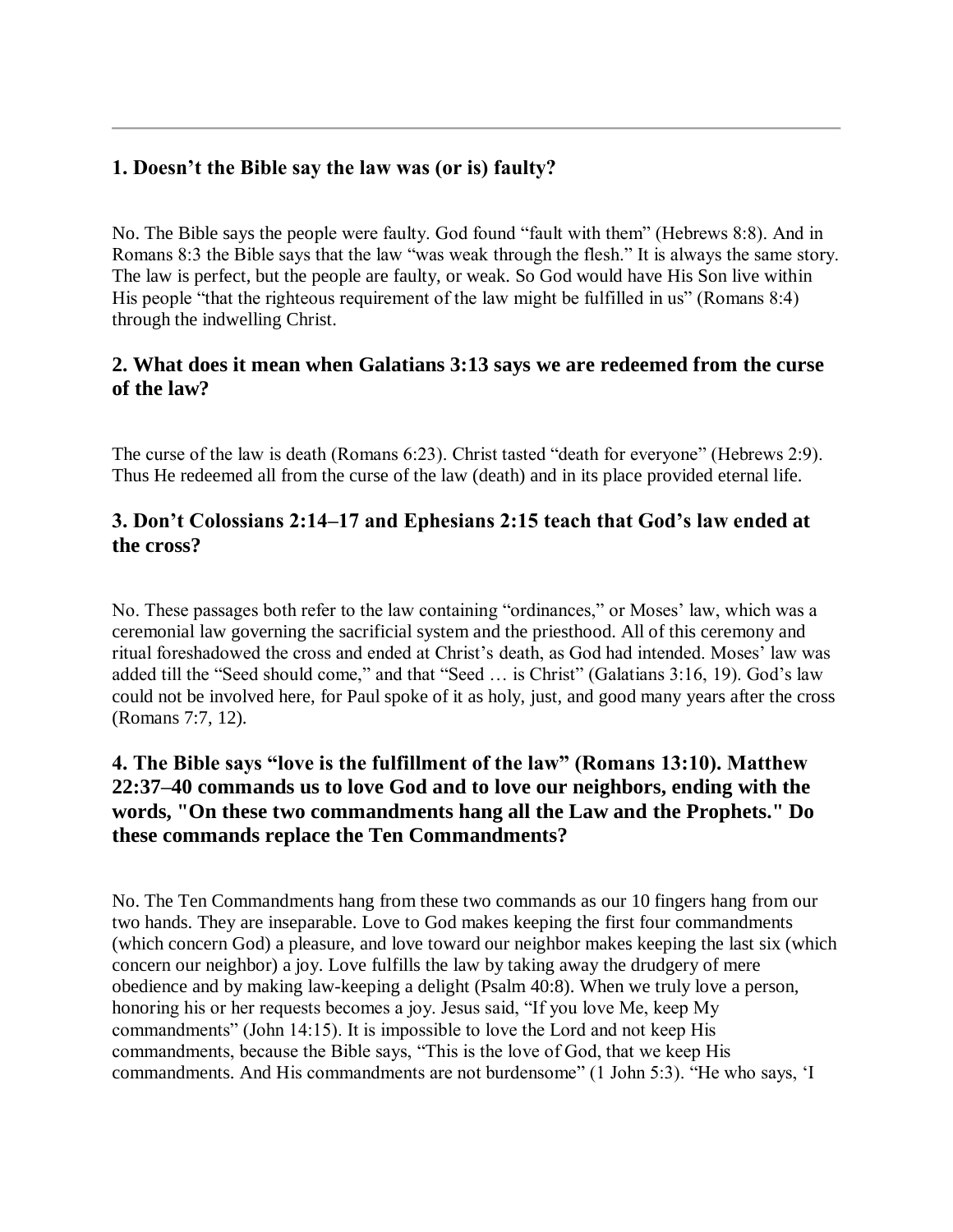know Him,' and does not keep His commandments, is a liar, and the truth is not in him" (1 John 2:4).

### **5. Doesn't 2 Corinthians 3:7 teach that the law engraved in stone was to be done away?**

No. The passage says that the "glory" of Moses' ministration of the law was to be done away, but not the law. Read the whole passage of 2 Corinthians 3:3–9 carefully. The subject is not the doing away with the law or its establishment, but rather, the change of the location of the law from tables of stone to the tables of the heart. Under Moses' ministration the law was on stones. Under the Holy Spirit's ministration, through Christ, the law is written upon the heart (Hebrews 8:10). A rule posted on a school bulletin board becomes effective only when it enters a student's heart. Likewise, keeping God's law becomes a delight and a joyful way of living because the Christian has true love for both God and man.

### **6. Romans 10:4 says that "Christ is the end of the law." So it has ended, hasn't it?**

"End" in this verse means purpose or object, as it does in James 5:11. The meaning is clear. To lead men to Christ—where they find righteousness—is the goal, purpose, or end of the law.

### **7. Why do so many people deny the binding claims of God's law?**

"Because the carnal mind is enmity against God; for it is not subject to the law of God, nor indeed can be. So then, those who are in the flesh cannot please God. But you are not in the flesh but in the Spirit, if indeed the Spirit of God dwells in you. Now if anyone does not have the Spirit of Christ, he is not His" (Romans 8:7–9).

### **8. Were the righteous people of the Old Testament saved by the law?**

No one has ever been saved by the law. All who have been saved in all ages have been saved by grace. This "grace … was given to us in Christ Jesus before time began" (2 Timothy 1:9). The law only points out sin. Christ alone can save. Noah "found grace" (Genesis 6:8); Moses found grace (Exodus 33:17); the Israelites in the wilderness found grace (Jeremiah 31:2); and Abel, Enoch, Abraham, Isaac, Jacob, Joseph, and many other Old Testament characters were saved "by faith" according to Hebrews 11. They were saved by looking forward to the cross, and we, by looking back to it. The law is necessary because, like a mirror, it reveals the "dirt" in our lives. Without it, people are sinners but are not aware of it. However, the law has no saving power. It can only point out sin. Jesus, and He alone, can save a person from sin. This has always been true, even in Old Testament times (Acts 4:10, 12; 2 Timothy 1:9).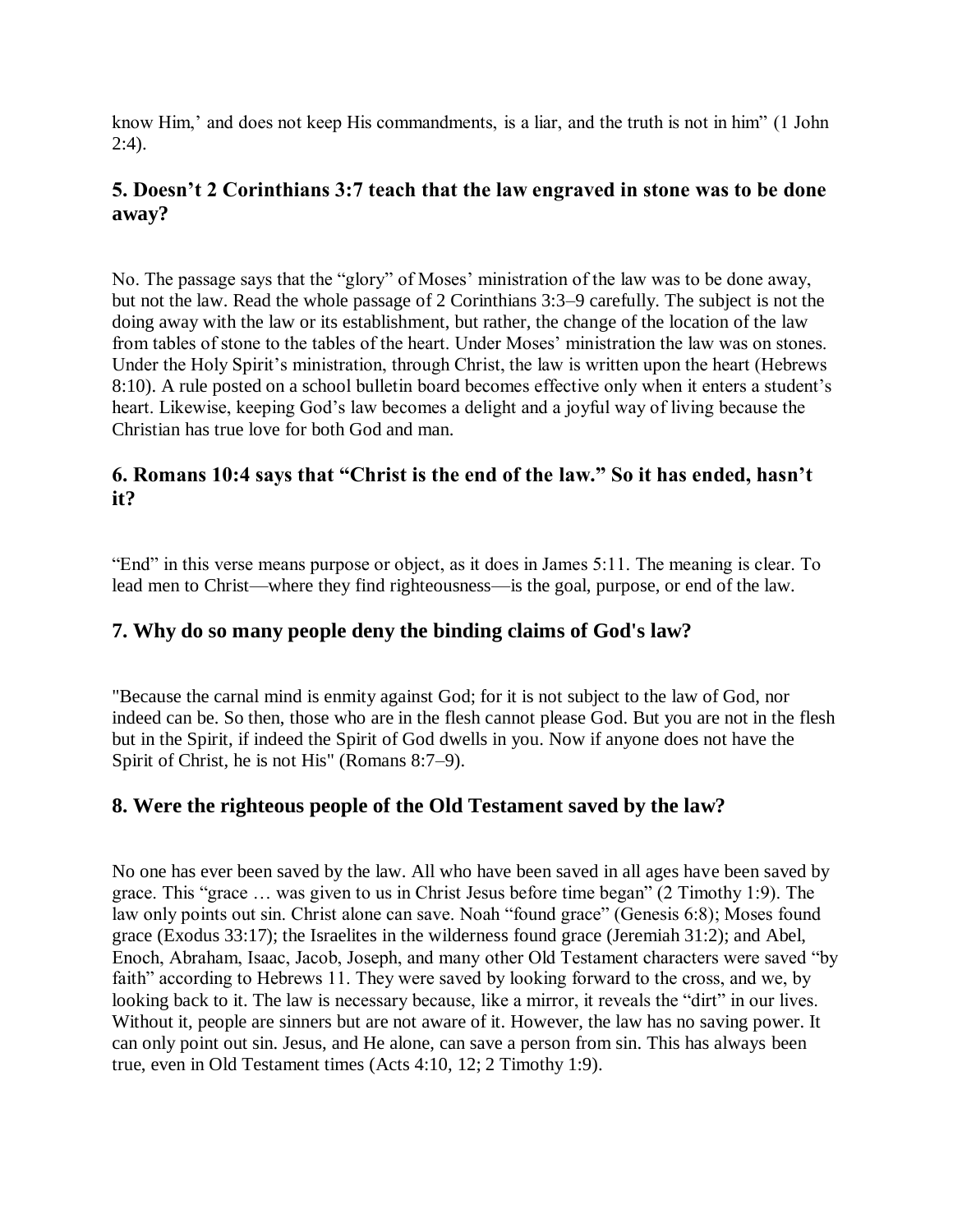### **9. Why worry about the law? Isn't conscience a safe guide?**

No! The Bible speaks of an evil conscience, a defiled conscience, and a seared conscience—none of which is safe. "There is a way that seems right to a man, but its end is the way of death" (Proverbs 14:12). God says, "He who trusts in his own heart is a fool" (Proverbs 28:26).

# **Quiz Questions**

#### **1. The Ten Commandments were written by (1)**

\_\_\_\_\_ God. \_\_\_\_\_ Moses. \_\_\_\_\_ An unknown person.

#### **2. According to the Bible, sin is (1)**

 $\qquad \qquad$  A personality deficiency.

\_\_\_\_\_\_ Breaking God's law.

\_\_\_\_\_ Whatever seems wrong.

### **3. Check the statements that tell the truth about God's law: (4)**

- \_\_\_\_\_ It is a perfect guide for happy living.
- \_\_\_\_\_ Like a mirror, it points out sin.
- \_\_\_\_\_ It is burdensome and oppressive.
- \_\_\_\_\_ It can protect me from evil.
- \_\_\_\_\_ It has the same characteristics as God.
- \_\_\_\_\_ It was canceled in the New Testament.
- \_\_\_\_\_ It is a curse.

### **4. God's Ten Commandment law (1)**

- \_\_\_\_\_ Was for Old Testament times only.
- **Was abolished by Jesus at the cross.**
- Is unchangeable.

### **5. In the judgment day I will be saved if (1)**

- \_\_\_\_\_ I maintain an excellent record of good works.
- \_\_\_\_\_ I love the Lord, regardless of whether or not I obey the Ten Commandments.
- \_\_\_\_\_ My personal love relationship with Jesus leads me to obey all His commandments.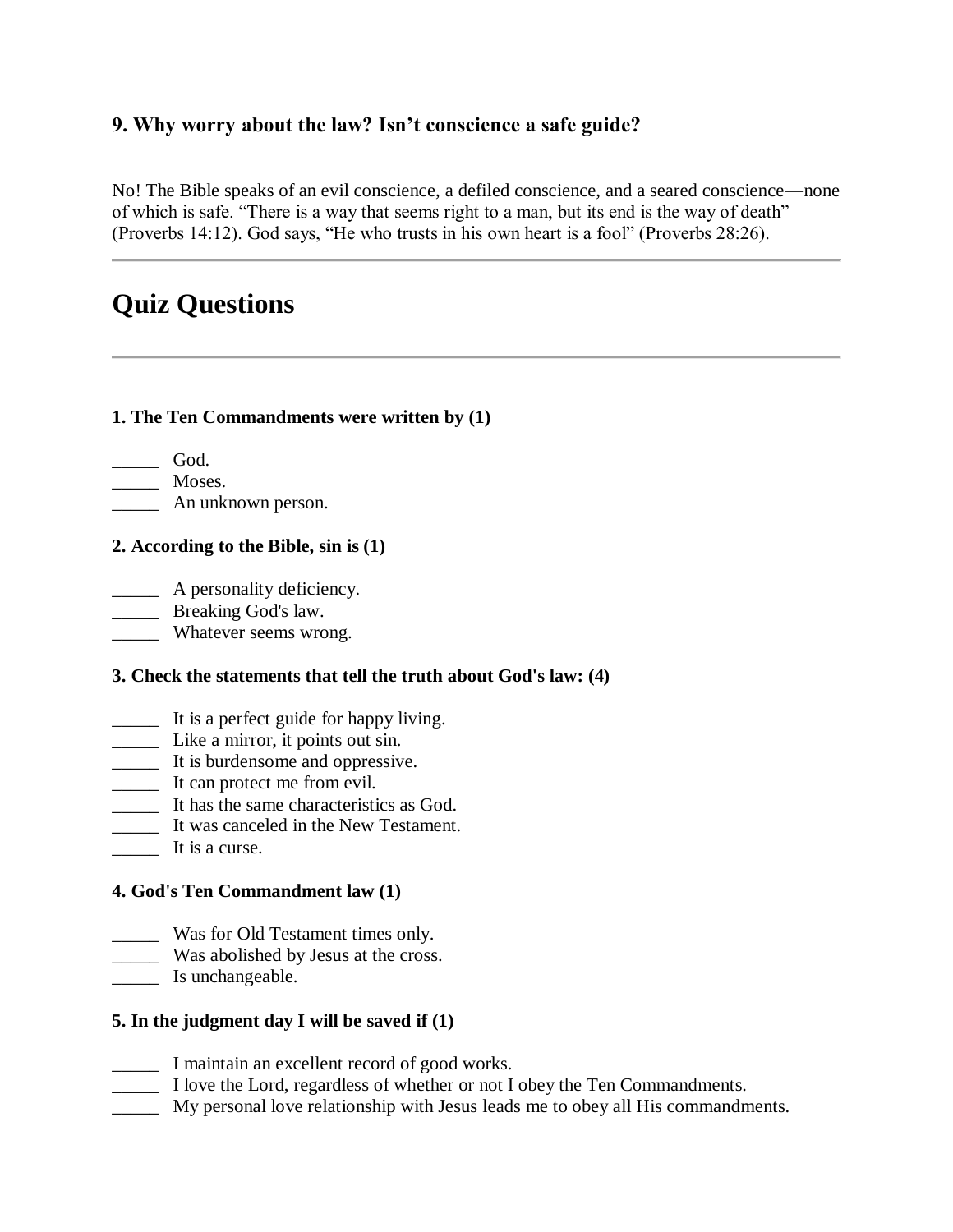#### **6. People are saved by (1)**

**EXECUTE:** Keeping the law.

**Example 13** Breaking the law.

\_\_\_\_\_ Jesus Christ alone.

### **7. Truly converted Christians (1)**

- \_\_\_\_\_ Keep God's law through the power of Christ.
- \_\_\_\_\_ Ignore the law because it is done away.
- \_\_\_\_\_ Consider commandment keeping unnecessary.

### **8. A person living under grace (1)**

- \_\_\_\_\_ Can break the Ten Commandments without sinning.
- \_\_\_\_\_ Is freed from keeping the law.
- \_\_\_\_\_ Will gladly keep God's commandments.

### **9. Love fulfills the law because (1)**

- \_\_\_\_\_ Love does away with the law.
- \_\_\_\_\_ True love toward God and people makes keeping the law a joy.
- \_\_\_\_\_ Love is more important than obedience.

### **10. Moses' law contains (1)**

\_\_\_\_\_ The same thing as God's law.

\_\_\_\_\_ The law of ceremonies and sacrifices, which pointed forward to Christ and ended at the cross.

\_\_\_\_\_ A requirement to keep forever.

### **11. People who obey the Ten Commandments (1)**

- **\_\_\_\_\_** Are all legalists.
- \_\_\_\_\_ Will be opposed by the devil, who hates God and His law.
- **EXECUTE:** Are saved by keeping the law.

#### **12. Check the statements that are true regarding Christ and the law: (4)**

- \_\_\_\_\_ Jesus broke the law.
- \_\_\_\_\_ Jesus is the perfect human example of keeping the law.
- \_\_\_\_\_ Jesus abolished the law.
- \_\_\_\_\_ Jesus said, "If ye love me, keep my commandments."
- \_\_\_\_\_ Jesus magnified the law and showed that it covers all sin.
- \_\_\_\_\_ Jesus said that the law cannot be changed.